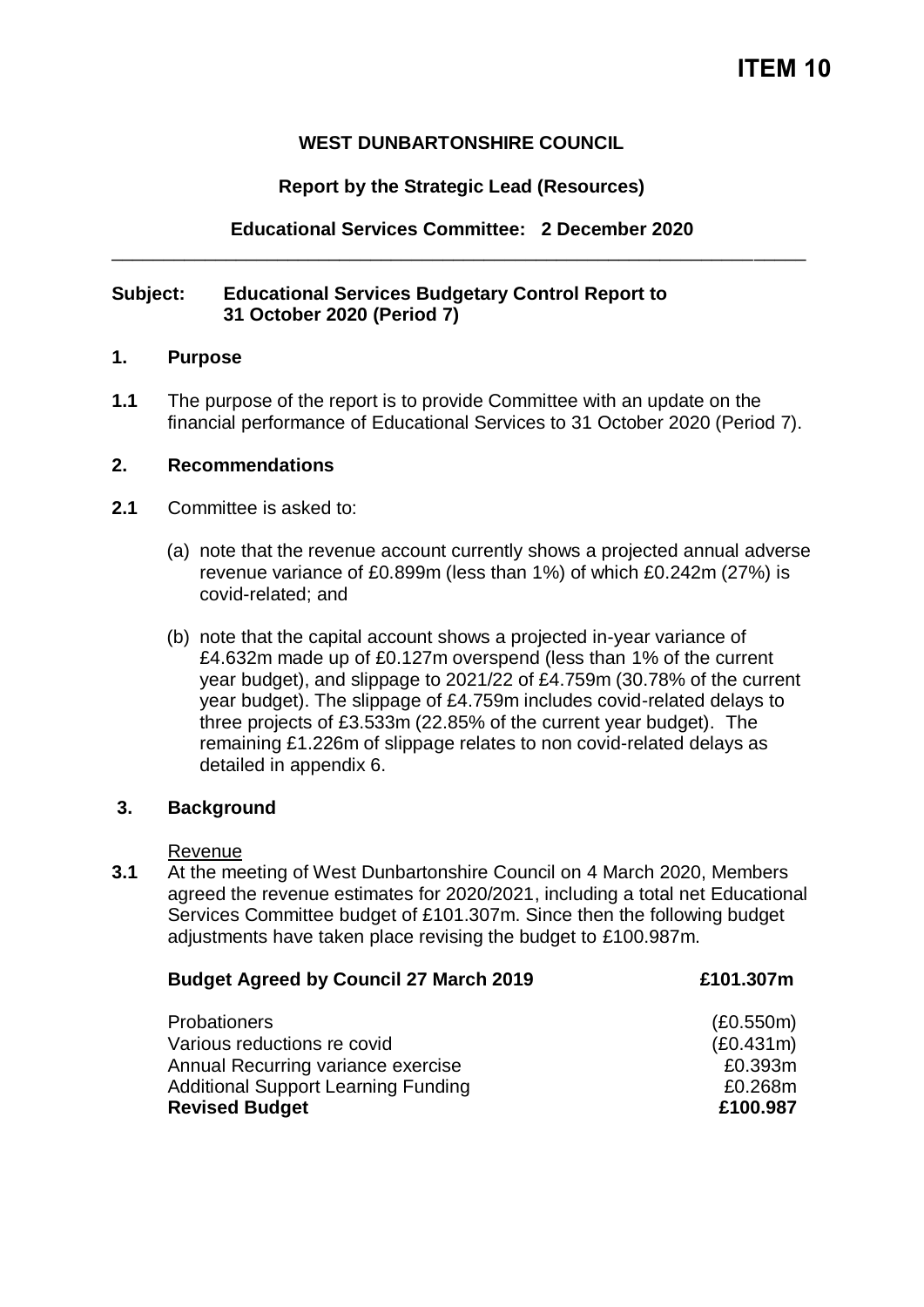# **3.2** Covid 19 Related Budget Adjustments

The completion of an exercise to identify spend which is controllable by services (such as utility costs and transport) has resulted in movement of budget worth £0.431m between services and the Contingency fund. This has transferred some favourable variances which would have been reported by the service to the contingency fund and will alleviate some of the additional spend pressure being identified due to Covid-19.

# **3.3** Annual Recurring Variances Exercise

Following the completion of the Annual Accounts 2019/20, an exercise was undertaken to identify recurring variances in all service areas. This has resulted in a net addition to the budget of £0.393 from the Contingency Fund (principally to cover additional day and residential placements with some reduction in our budget within PPP unitary charges).

**Capital** 

- **3.2** At the meeting of Council on 4 March 2020, Members also agreed the updated 10 year General Services Capital Plan for 2020/21 to 2029/30. The three years from 2020/21 to 2022/23 have been approved in detail with the remaining seven years from 2023/24 to 2029/30 being indicative at this stage. After adjusting for anticipated slippage from 2019/20 into 2020/21, the budget agreed for 2020/21 was £14.638m
- **3.3** Since then, budget adjustments have taken place (through further 2019/20 capital slippage), and new funding in 2020/21 from Scottish Government through the Digital Inclusion Fund, revising the 2020/21 annual budget to £15.461m, as follows:

| Base Budget 2020/21                                   | £m<br>£16.120 |
|-------------------------------------------------------|---------------|
| Anticipated Slippage from 2019/20 - March 2020        | (E1.482)      |
| Anticipated budget 2019/20 (Council – March 2020)     | £14.638       |
| Additional slippage from 2019/20 - following year end | £0.405        |
| New Scottish Government Digital Inclusion Funding     | £0.418        |
| Revised Base Budget 2020/21 - following year end      | £15.461       |

## **4. Main Issues**

## **Revenue Budget**

**4.1** The current departmental budgetary position is summarised in Appendix 1, with detailed analysis by service in Appendix 2.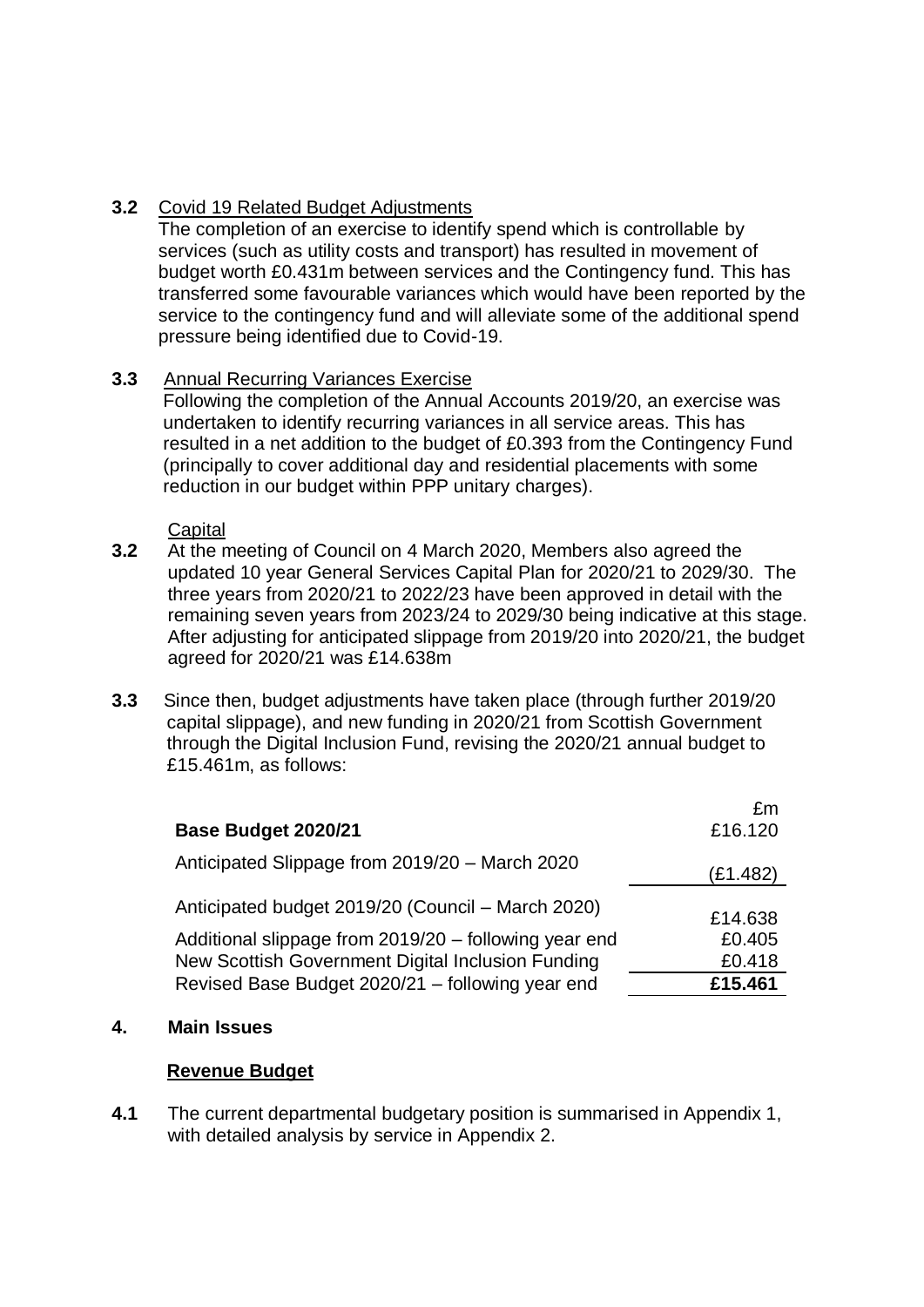- **4.2** The overall projected full year variance is £0.899m adverse. Some £0.242m of this variance is attributable to covid-related expenditure or income loss (mainly non-capitalisation of salaries and delays in terminating placements in residential schools). Information and all individual variances of over £50,000 are detailed in Appendix 3.
- **4.3** During the pandemic for schools and early years establishments to open and remain open as safe environments to both learn and to work in, considerable additional costs are being and will be incurred. From August 2020 to March 2021 it is estimated that our total additional cost to counter the covid impact on our school estate will be £2.6m. To minimise any additional cost to our General Fund this cost will need to be met from our allocation of additional Scottish Government resources and our own resources released as part of our financial flexibilities exercise.
- **4.4** Financial flexibility has been granted to local authorities with regards to the use of three Education ring-fenced grants - Early Years Expansion , Scottish Attainment Challenge (SAC) and Pupil Equity Funding (PEF). The financial flexibility identified from SAC is £0.350m and from Early Years is £1.404m.

Our total flexibilities are therefore £1.754m. The Scottish Government has allocated £50m towards the cost of education recovery and our estimated share of this assistance is £0.852m (the Scottish Government funding is in two parts: an initial £20m – already allocated (£0.326m for WDC); and a potential further £30m to be confirmed should Councils evidence the need for additional support : if confirmed then WDC share is estimated at £0.526m). Total resources from identified financial flexibilities plus Scottish Government funding therefore cover our estimated costs of recovery.

- **4.5** Within our budgetary control reports where additional spending (eg additional cleaning) has been incurred income has been brought in to cover this expenditure.
- **4.6** Agreed savings and management adjustments for 2020/21 are monitored and of the total being monitored (£0.287m), it is anticipated that all will be achieved (see Appendix 4).

# **Capital**

**4.7** Appendix 6 highlight projects as showing in-year overspends. The overall Educational Services programme summary report at Appendix 5 shows that the expected overspend on the project life is anticipated to be £127k over the original budget for these projects. Appendix 7 highlights all projects at green status, of which none have an in-year adverse variance of over £50k.The only significant variances are with The Schools Estate Improvement Plan and Early Years Learning & Childcare which has been severely impacted by covid19 restrictions on construction works.

## **5. People Implications**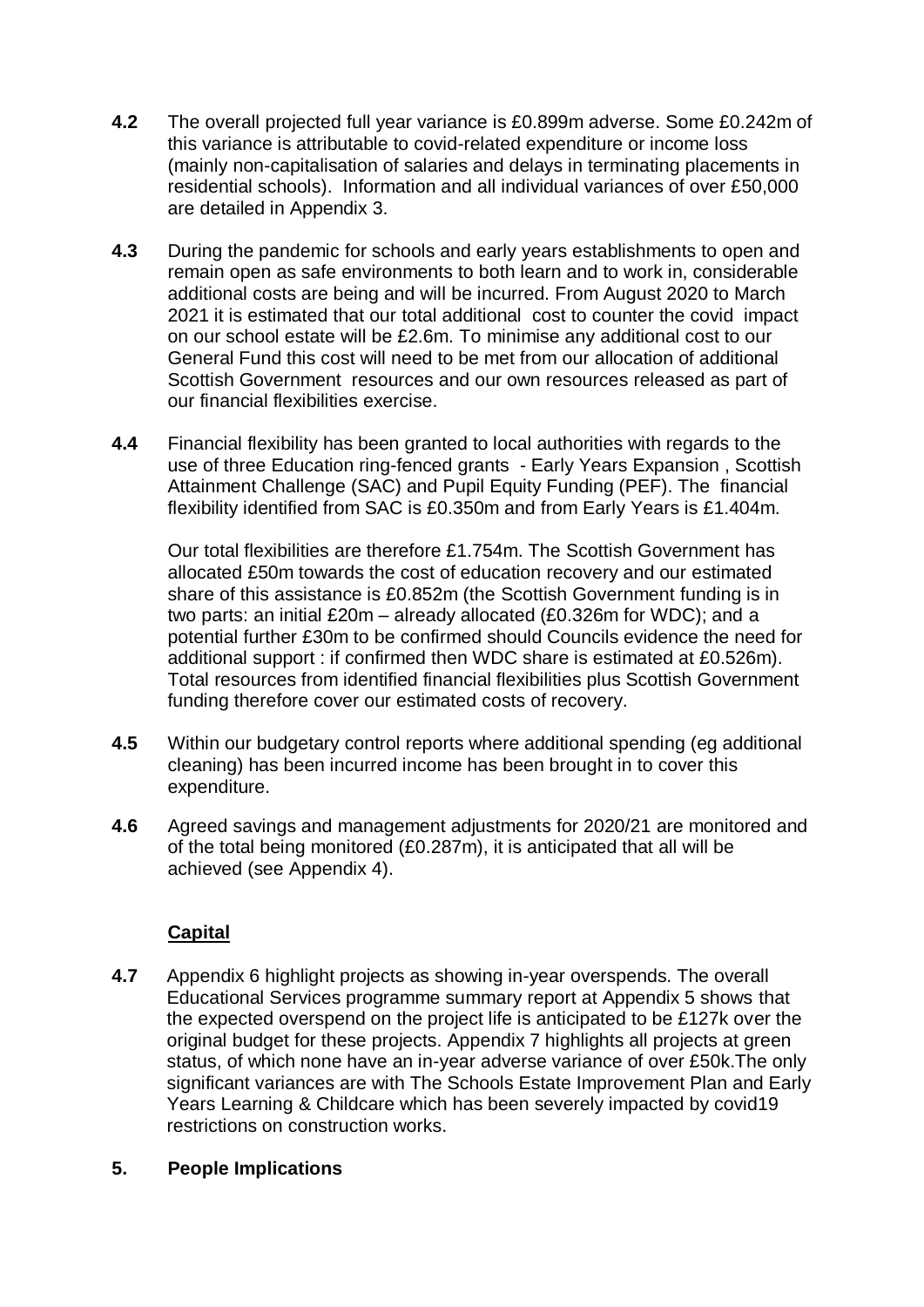**5.1** There are no direct people implications.

# **6. Financial and Procurement Implications**

**6.1** Other than the financial position noted above and within the appendices, there are no financial or procurement implications of the budgetary control report.

## **7. Risk Analysis**

**7.1** The main financial risks to the ongoing financial position relate to unforeseen costs and/or reduced income streams being identified between now and the end of the financial year. This is particularly sensitive to the ongoing impact of covid19. Finance staff are in regular discussion with budget holders to ensure potential issues are identified as early as possible in order to mitigate this risk.

## **8. Equalities Impact Assessment (EIA)**

**8.1** The report is for noting and therefore, no Equalities Impact Assessment was completed for this report.

## **9. Consultation**

**9.1** The views of both Finance and Legal services have been requested on this report and they have advised there are neither any issues nor concerns with the proposal. As the report is for noting no further consultation is envisaged.

## **10. Strategic Assessment**

**10.1** Proper budgetary control and sound financial practice are cornerstones of good governance and support Council and officers to pursue the 5 strategic priorities of the Council's Strategic Plan. This report forms part of the financial governance of the Council.

**Stephen West Strategic Lead – Resources**

**Date: 17 November 2020**

**Person to Contact:** Joe Reilly - Business Unit Finance Partner (Education), Church St, Dumbarton, G82 1QL, telephone: 01389 737707, e-mail joe.reilly@west-dunbarton.gov.uk